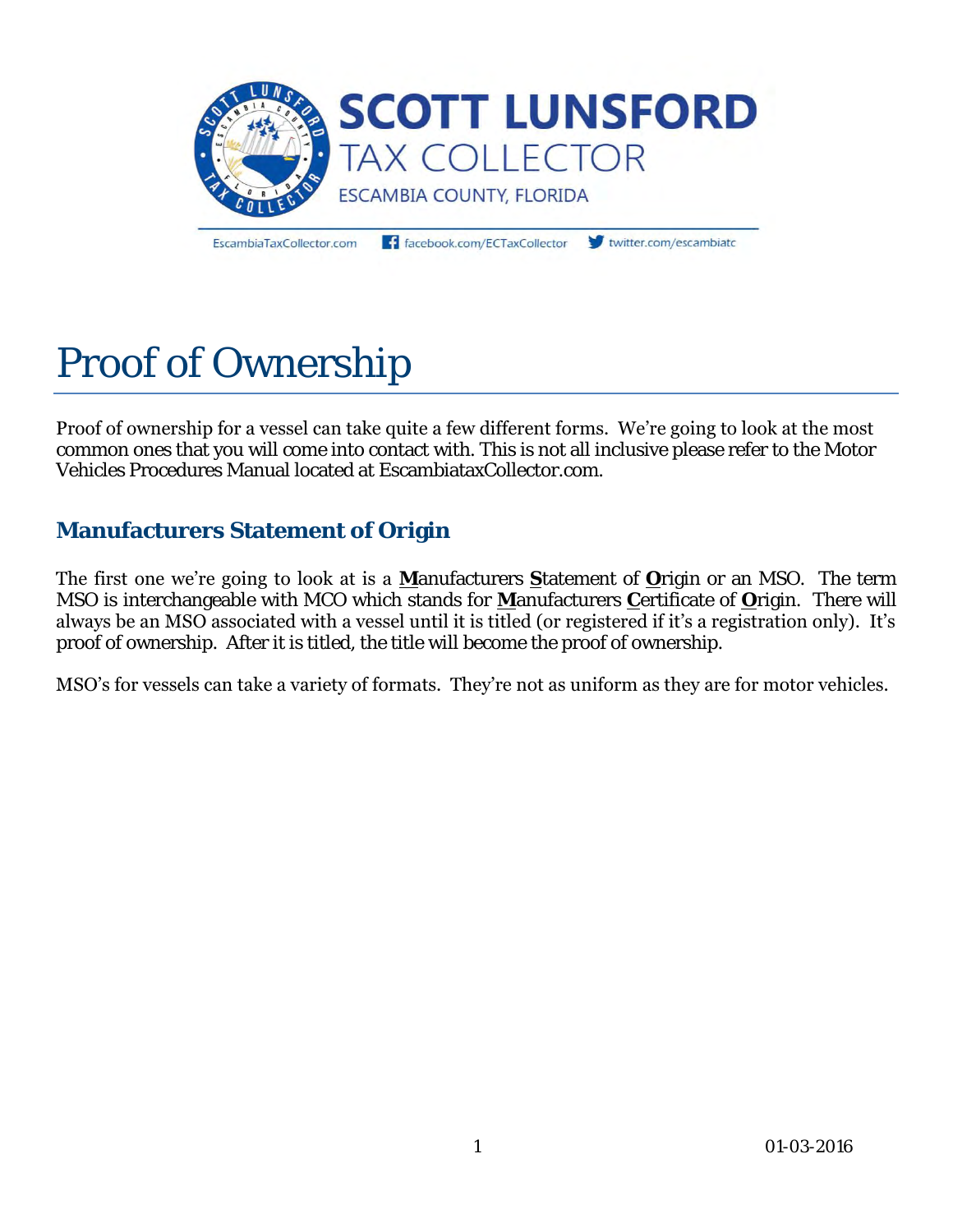| STATEMENT OF ORIGIN FOR A BOAT                                                                                                                                                                                                                                                                                                      |     |                                                                       |          |                     |   |                          |
|-------------------------------------------------------------------------------------------------------------------------------------------------------------------------------------------------------------------------------------------------------------------------------------------------------------------------------------|-----|-----------------------------------------------------------------------|----------|---------------------|---|--------------------------|
|                                                                                                                                                                                                                                                                                                                                     |     | Boats                                                                 |          |                     |   |                          |
| Date: 05/01/2010                                                                                                                                                                                                                                                                                                                    |     | Invoice No:                                                           |          | 1355937             |   |                          |
| 1. the undersigned authorized representative of the company, firm, or corporation named below, hereby certify that<br>the new boat described below is the property of the said company, firm, or corporation and is transferred on the<br>above date and under the Invoice Number indicated to the following distributor or dealer. |     |                                                                       |          |                     |   |                          |
| Dealer: Vessel Dealer                                                                                                                                                                                                                                                                                                               |     |                                                                       |          |                     |   |                          |
| 123 Dealer Ave<br>Street Address:                                                                                                                                                                                                                                                                                                   |     |                                                                       |          |                     |   |                          |
| <b>Dealer City</b>                                                                                                                                                                                                                                                                                                                  | FL. | 34660                                                                 |          |                     |   |                          |
| <b>PONTOON</b><br>Type of Boat:<br>LX25CDLX<br>Model:<br>Hull Identification Number: OPENMOTORBOAT<br>ALUMINUM<br>Hull Material:<br>Ft.<br>$\Omega$<br>In.<br>Length:<br>25<br>Fuel:<br>GASOLINE<br>Propulsion: OUTBOARD<br>Serial No's (Where Applicable):                                                                         |     | Year Built:<br>Model Year:<br>Beam:<br>Horsepower (Where Applicable): | g<br>150 | 2009<br>2010<br>Ft. | 6 | In.                      |
| GEN36232H506                                                                                                                                                                                                                                                                                                                        |     |                                                                       |          |                     |   |                          |
| It is further certified that this was the first transfer of such new boat in ordinary trade and commerce.                                                                                                                                                                                                                           |     |                                                                       |          |                     |   |                          |
|                                                                                                                                                                                                                                                                                                                                     |     | <b>G3 BOATS</b>                                                       |          | (Firm Name)         |   |                          |
|                                                                                                                                                                                                                                                                                                                                     |     |                                                                       |          | (President)         |   |                          |
| 901 COWAN DRIVE<br>Firm Address:                                                                                                                                                                                                                                                                                                    |     |                                                                       |          |                     |   |                          |
|                                                                                                                                                                                                                                                                                                                                     |     |                                                                       |          |                     |   | UNITED STATES OF AMERICA |

As with all of the proof of ownership you come across, try to get in the habit of starting at the top of the document and working your way down.

#### If we do that on this one, we will notice that the first words are, "Statement of Origin for a Boat." Now we know what we're dealing with.

We can also see who manufactured this vessel- G3 Boats and the date it was manufactured (5/1/10).

Next, we see where G3 assigned it to the Dealership. In this case it was assigned to a dealership called, "Vessel Dealer."

After the dealership name and address, vessel information is listed. There is lots of useful information in this section.

• Can you tell me what kind of boat this is?

**Image 1 – Front View MSO**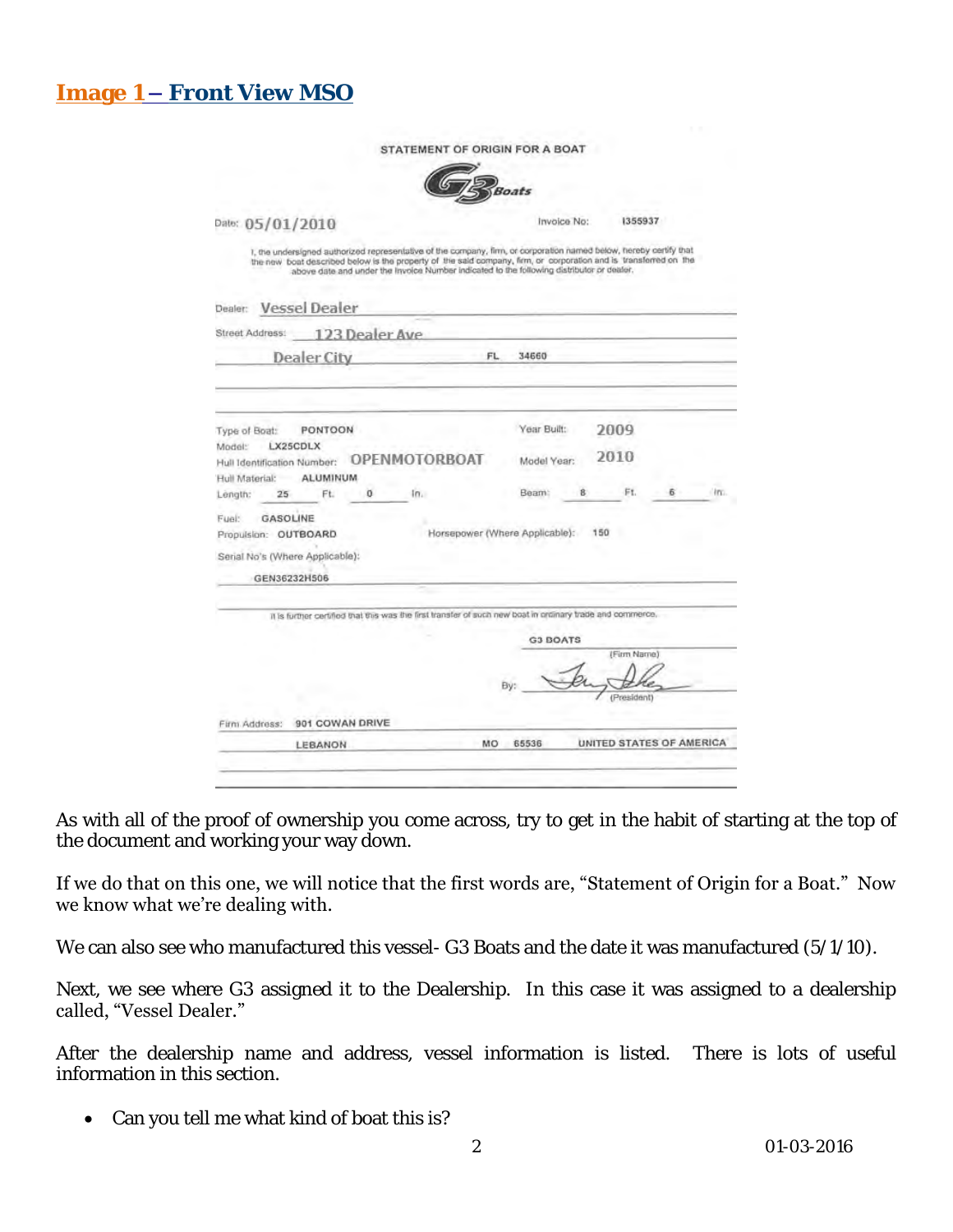- How long is it?
- What is the hull material?
- What kind of engine does it have?

All of this information needs to be transposed on to the 82040 (application for title).

Following the vessel description, we have the manufacturer signature, printed name and address.

#### That's all there is to see on the front, so let's take a look at the back.

| $\mathcal{R}_{I}$<br>nhn<br>to         | 15m               |                                                                                                                                          | FOR VALUE RECEIVED, the undersianed hereby transfers this Statement of Orioto and the boat described therein |
|----------------------------------------|-------------------|------------------------------------------------------------------------------------------------------------------------------------------|--------------------------------------------------------------------------------------------------------------|
| Address                                | Street, Anywhere, | 337                                                                                                                                      |                                                                                                              |
|                                        |                   | and certifies that the boat is new and has not been registered in this or any other state; he also warrants the title of                 |                                                                                                              |
| Amt. of Lien                           | Date              | said boat at time of delivery, subject to the liens and encumbrances, if any, as set out below:<br>To Whom Due                           |                                                                                                              |
|                                        |                   |                                                                                                                                          | Address                                                                                                      |
|                                        |                   |                                                                                                                                          |                                                                                                              |
|                                        |                   |                                                                                                                                          |                                                                                                              |
| Dated<br>Vessel Dealer                 | 20                |                                                                                                                                          | PRES                                                                                                         |
| Transferor (Firm Name)                 | Bv:               | Sion Hore                                                                                                                                | Position                                                                                                     |
| Before me personally appeared          |                   |                                                                                                                                          | who by me being                                                                                              |
|                                        | <b>de this</b>    | duly sworn upon oath says that the statements set forth above are true and correct<br>10<br>$E = R$<br>day of                            | 10                                                                                                           |
| Subecribed and swarth to before        |                   |                                                                                                                                          |                                                                                                              |
| (SEAL                                  |                   | Notary Public Date Commission Eithires                                                                                                   | My Commission DD161083<br>Expires Depember 17 2006                                                           |
| ta                                     |                   | <b>SECOND ASSIGNMENT</b><br>FOR VALUE RECEIVED, the undersigned hereby transfers this Statement of Origin and the boat described therein |                                                                                                              |
| Address                                |                   |                                                                                                                                          |                                                                                                              |
|                                        |                   | and certifies that the boat is new and has not been registered in this or any other state, he also warrants the title of                 |                                                                                                              |
|                                        |                   | said boat at time of delivery, subject to the liens and encumbrances, if any, as set out below:                                          |                                                                                                              |
| Arnt. of Lien                          | Date              | To Wham Due                                                                                                                              | Address                                                                                                      |
|                                        |                   |                                                                                                                                          |                                                                                                              |
|                                        |                   |                                                                                                                                          |                                                                                                              |
| Dated                                  | 20                | ot                                                                                                                                       |                                                                                                              |
| Transferor (Firm Name)                 | Ey:               | Sign Here                                                                                                                                | Pasition                                                                                                     |
| Before me personally appeared          |                   |                                                                                                                                          | who by me being                                                                                              |
| Subscribed and sworn to before me this |                   | duly sworn upon oath says that the statements set forth above are true and correct.<br>day of                                            |                                                                                                              |
|                                        |                   | Notary Public. Date Commission Expires                                                                                                   | 20                                                                                                           |

#### **THIRD ASSIGNMENT**

|                                        |      | FOR VALUE RECEIVED, the undersigned hereby transfers this Statement of Origin and the boat described therein                                                                                                                 |                         |
|----------------------------------------|------|------------------------------------------------------------------------------------------------------------------------------------------------------------------------------------------------------------------------------|-------------------------|
| les                                    |      |                                                                                                                                                                                                                              |                         |
| Address                                |      |                                                                                                                                                                                                                              |                         |
|                                        |      | and certifies that the boat is new and has not been registered in this or any other state; he also warrants the title of<br>said boat at firne of delivery, subject to the liens and encumbrances, if any, as set out below: |                         |
| Amt. of Lien                           | Date | To Whom Due                                                                                                                                                                                                                  | Address                 |
| Dated                                  | DO.  | вt                                                                                                                                                                                                                           |                         |
|                                        | By:  |                                                                                                                                                                                                                              |                         |
| Transferor (Firm Name)                 |      | Sign Hare                                                                                                                                                                                                                    | Position                |
| Before me personally appeared          |      | duly swom upon oath says that the statements set forth above are true and correct.                                                                                                                                           | who by me being         |
| Subscribed and sworn to before me this |      | day of                                                                                                                                                                                                                       | 20.                     |
|                                        |      | Notary Public.                                                                                                                                                                                                               | Date Commission Expires |
| (SEAL)                                 |      |                                                                                                                                                                                                                              |                         |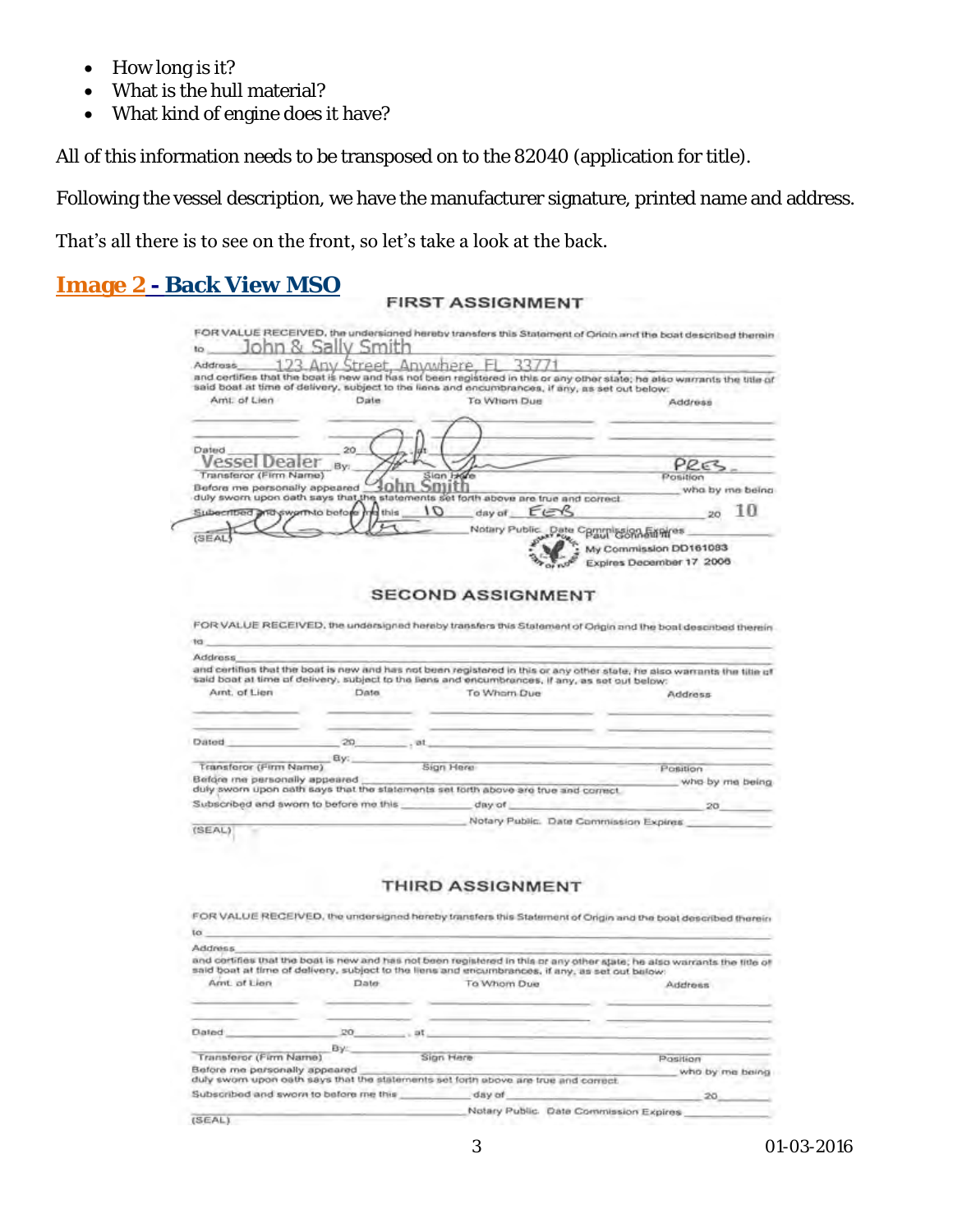This is the first dealer reassignment. There are 3 reassignments, and they are aptly called "assignments." This vessel went from the manufacturer to the dealership to the retail customer, so only the first reassignment is completed.

Let's take a moment and make sure it was completed correctly.

- Who are the retail purchasers?
- Who signed on behalf of the dealership?

## **Image 3 & 4 - Out of State Registration**

Proof of ownership from another state may be a variety of things. Some states do not title their vessels and proof of ownership is the registration. Remember to verify this information in TL-10 (Exhibit B) or various other resources.

**Image 3** is an example of a Pennsylvania registration for a boat. We should check TL-10 and verify that this state doesn't title vessels.

| $\bullet$                                                                                                                                                                                                                                                                                                | Who is the registered owner?                                                                                                                                                                                                                                                                        |                                                          |
|----------------------------------------------------------------------------------------------------------------------------------------------------------------------------------------------------------------------------------------------------------------------------------------------------------|-----------------------------------------------------------------------------------------------------------------------------------------------------------------------------------------------------------------------------------------------------------------------------------------------------|----------------------------------------------------------|
| PFBC - 730B<br>02/10/2005<br><b>VALIDATED</b><br>****<br>BOMBARDIER<br>TITLE #<br><b>MANUFACTURER</b><br>CECC0771J697<br>HULL IDENTE ICATION NUMBER<br>1350<br>I/O<br>$\mathbf{z}$<br>TOTAL WT. CAP.<br><b>PERSONS</b><br><b>MAX H.P.</b><br>1997<br><br>14<br><b>YEAR</b><br>INCHE!<br><b>TYPE</b><br>3 | COMMONWEALTH OF PENNSYLVANIA<br>PENNSYLVANIA FISH & BOAT COMMISSION<br>CERTIFICATE OF BOAT REGISTRATION<br>March 31, 2007<br><b>EXPIRITS</b><br>PA 2623 BW<br>REGISTRATION NUMBER<br>$**/**/****$<br><b>SALLY SMITH</b><br>570 SPRING LN<br>PHILADELPHIA PA<br>19128<br>Sally Smith<br>DO NOT PRINT | THIS CARD MUST BE ON BOARD<br><b>WHEN BOAT IS IN USE</b> |
|                                                                                                                                                                                                                                                                                                          |                                                                                                                                                                                                                                                                                                     |                                                          |

**Image 4** is the back view of the same registration. There is a place for Sally to transfer ownership.

|                                                                                                                                                                                                                                                                                                                                                                                                                                                                                                                                                                                                                                                                                                               | <u>MILIO QIU SITE LI GITSI EL OWITEL SITID LO !</u>                                                                                                                                                                                                                                                                                                                                                                                                                                                                                                                                                                                                                           |  |
|---------------------------------------------------------------------------------------------------------------------------------------------------------------------------------------------------------------------------------------------------------------------------------------------------------------------------------------------------------------------------------------------------------------------------------------------------------------------------------------------------------------------------------------------------------------------------------------------------------------------------------------------------------------------------------------------------------------|-------------------------------------------------------------------------------------------------------------------------------------------------------------------------------------------------------------------------------------------------------------------------------------------------------------------------------------------------------------------------------------------------------------------------------------------------------------------------------------------------------------------------------------------------------------------------------------------------------------------------------------------------------------------------------|--|
| THE LAW REQUIRES YOU TO:<br>1. WANEDLATELY Notify the District Waterways Conservation<br>Officer of any accident involving death or disappearance.<br>2. WITHIN 48 HOURS - File Accident Report (Form)<br>PFBC-200) if accident results in death, disappoarance, or<br>irguy regaing medias alterator.                                                                                                                                                                                                                                                                                                                                                                                                        | 2010<br>REGISTRATION IS NOT VALID UNLESS DECAL IS AFFIXED.<br><b>NO REFUNDS</b><br><b>DUPLICATE REGISTRATION</b><br><b>RETURNS OR</b><br>NOT REQUIRED TO DISPLAY DECAL.<br><b>CREDITS</b><br>272342                                                                                                                                                                                                                                                                                                                                                                                                                                                                           |  |
| 3. WITHIN 10 DAYS - File Accident Report (Form PFBC-<br>202) if accident results in property damage of more than<br>\$500.<br>4. WITHIN 15 DAYS - Report change of address, transfer or<br>sale, destruction, abandonment, theft or recovery of vessel.<br>5. STOP - Render annisfance as practiceble, present this<br>continue and identify yourself to the cwneriogenistor of any<br>properly damaged by your boot.<br>C. COMPLY with at Rules and Regulations promukasted by<br>the Pennsylvania Fish & Boet Commission.<br>7. CARRY this Continues on board whenever the beat is in-<br>For assistance, information or to secure required forms.<br>the first state of the party of the contractions with | Ownership Transfer Information<br>Boats that are Registered ONLY (no title number) are transferable with this card. You must complete the<br>items listed below and give to the new owner.<br>Boats with a title number printed on the frent of this card are NOT transferable with this card. You must use<br>your title to transfer ownership.<br>A photocopy of this card cannot be used to transfer outoership. Only an original is acceptable.<br>Form Rev-336, Application for Boat Registration and/or Boat Title, must be completed by the new owner.<br>and sent to the Fish and Roat Commission to legally opmplent the transfer.<br>Charles Brown<br>Date 05/01/10 |  |

## Who did she transfer ownership to?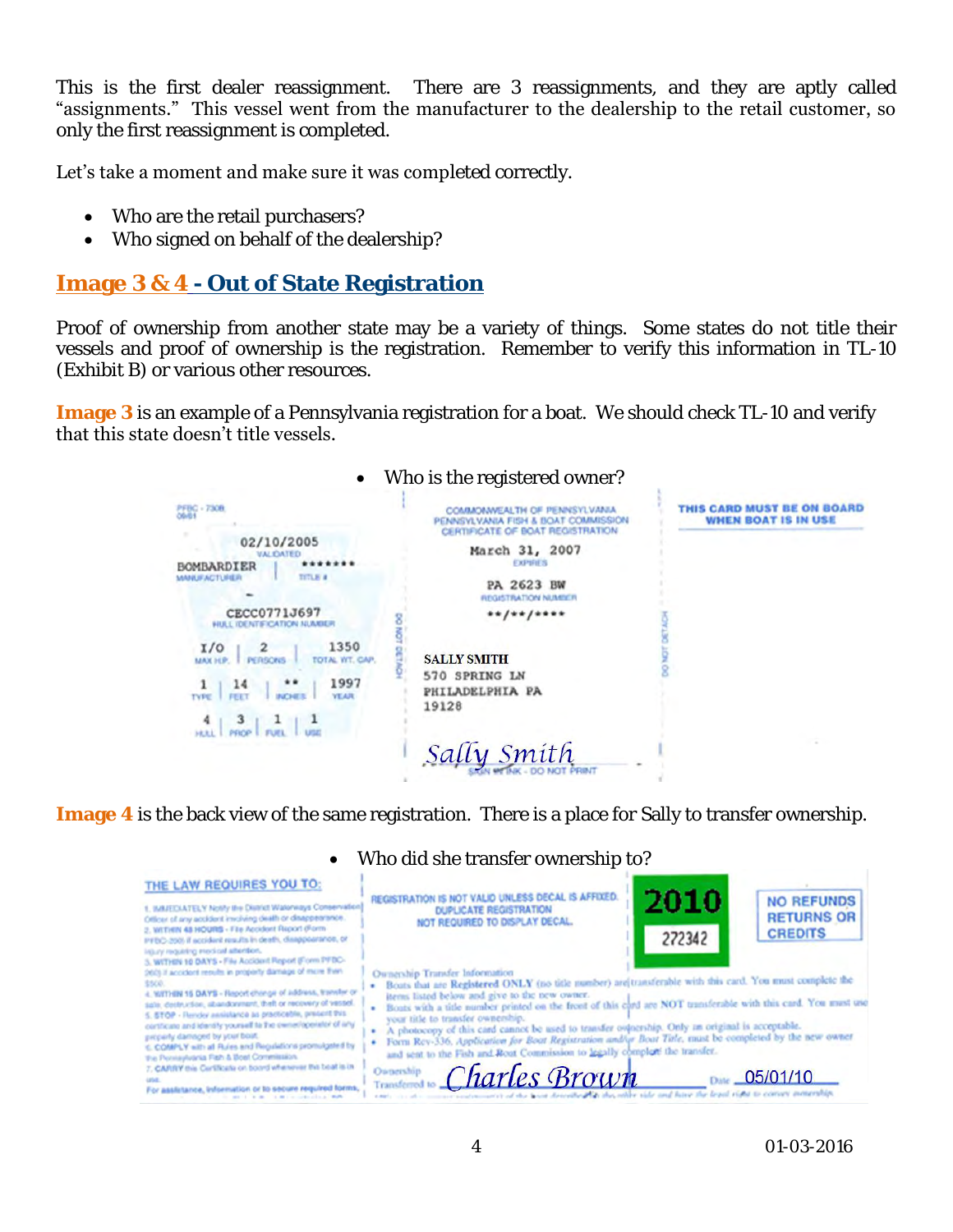# **Image 5 – 7 - Florida Titles**

Probably the most common form of proof of ownership will be a Florida title. Like with the MSO's try to get into the habit of starting at the top of the document and working your way down.

|                                                                                                                                                                            |                             | VS                     | 12'                              |                                                           | 99993646                                                                                                                                                                         | Lion Release<br>Interest in the described vehicle is horsby released                                                                                                                                                                                                                                                                  |
|----------------------------------------------------------------------------------------------------------------------------------------------------------------------------|-----------------------------|------------------------|----------------------------------|-----------------------------------------------------------|----------------------------------------------------------------------------------------------------------------------------------------------------------------------------------|---------------------------------------------------------------------------------------------------------------------------------------------------------------------------------------------------------------------------------------------------------------------------------------------------------------------------------------|
| Prev<br>Color<br>State<br>NEW                                                                                                                                              | Primary Brand               | Secondary Brand .      | No of<br>Brands                  | Use<br><b>VESSEL</b>                                      | Prev issue Date                                                                                                                                                                  | By<br>Title                                                                                                                                                                                                                                                                                                                           |
| Odometer Status or Vessel Manufacturer or OH use<br><b>BOMBARDIER CORP</b>                                                                                                 |                             |                        | <b>Hull Material</b><br>FBGLSS   | Page<br>INBRD                                             | Date of Issue<br>03/02/2010                                                                                                                                                      | Date                                                                                                                                                                                                                                                                                                                                  |
| Registered Owner<br><b>JOE SMITH</b><br>13025 STARKEY RD<br>LABGQ, FL 33771<br>st Lienholder<br>NONB                                                                       |                             |                        |                                  |                                                           |                                                                                                                                                                                  |                                                                                                                                                                                                                                                                                                                                       |
| DIVISION OF MOTOR VEHICLES                                                                                                                                                 |                             | TALLAHASSEE            |                                  | <b>FLORIDA</b>                                            |                                                                                                                                                                                  |                                                                                                                                                                                                                                                                                                                                       |
| Carl A. Ford                                                                                                                                                               |                             |                        |                                  |                                                           |                                                                                                                                                                                  | DEPARTMENT OF HIGHWAY SAFETY AND MOTOR VEHICLES                                                                                                                                                                                                                                                                                       |
| Disector                                                                                                                                                                   |                             | 4 Cultiplination 582.1 |                                  |                                                           |                                                                                                                                                                                  |                                                                                                                                                                                                                                                                                                                                       |
|                                                                                                                                                                            |                             |                        |                                  |                                                           | TRANSFER OF TITLE BY SELLER (This section must be completed at the time of sale.)<br>Failure to complete or providing a false statement may result in frees and/or imprisonment. | Forcal and/or state law require that the seller state the mileage, parchater's name, selling prior and date sold in connection with the transfer of eworcehip.<br>This title is warraned to be free from any liens except as noted on the face of the certificate and the motor vehicle or vessel described is hereby transferred to: |
| Soller Mark Enter Purchaser's Nante:<br>Seller Mist Tister Selling Price                                                                                                   |                             |                        |                                  | Address<br>Seller Mast Ester Date Sold:                   |                                                                                                                                                                                  |                                                                                                                                                                                                                                                                                                                                       |
| We sure that this U.S.or Gogt objects now model<br>UNDER PENALTIES OF PERJURY, I DECLARE THAT I HAVE READ THE FOREGOING DOCUMENT AND THAT THE FACTS STATED IN IT ARE TRUE. | I. reflects ACTUAL MILEAGE. |                        | ILX (to testio) sules, date read | 2. a IN EXCESS OF ITS MECHANICAL LIMITS.                  |                                                                                                                                                                                  | and I hereby cently that to the best of my knowledge the odonical reading<br>3. Is NOT THE ACTUAL MILEAGE                                                                                                                                                                                                                             |
| SELLER Must<br>SimBox<br>Point Henry                                                                                                                                       |                             |                        |                                  | <b>CO-SELLER Man</b><br>Sign Here:<br>Print Herry         |                                                                                                                                                                                  |                                                                                                                                                                                                                                                                                                                                       |
| Selling Desirr's License Number:                                                                                                                                           |                             | Ting No.               |                                  |                                                           | Tix Collected                                                                                                                                                                    |                                                                                                                                                                                                                                                                                                                                       |
| Anction Name                                                                                                                                                               |                             |                        |                                  | License Number:<br><b>CO-PURCHASER Must</b><br>Sign Hore: |                                                                                                                                                                                  |                                                                                                                                                                                                                                                                                                                                       |
| <b>PURCHASER Mart</b><br>Sign Hotel                                                                                                                                        |                             |                        |                                  |                                                           |                                                                                                                                                                                  |                                                                                                                                                                                                                                                                                                                                       |

Let's take a look at **Image 5**.

- What is the year and make of this vessel?
- Who is the owner?
- When was the title issued?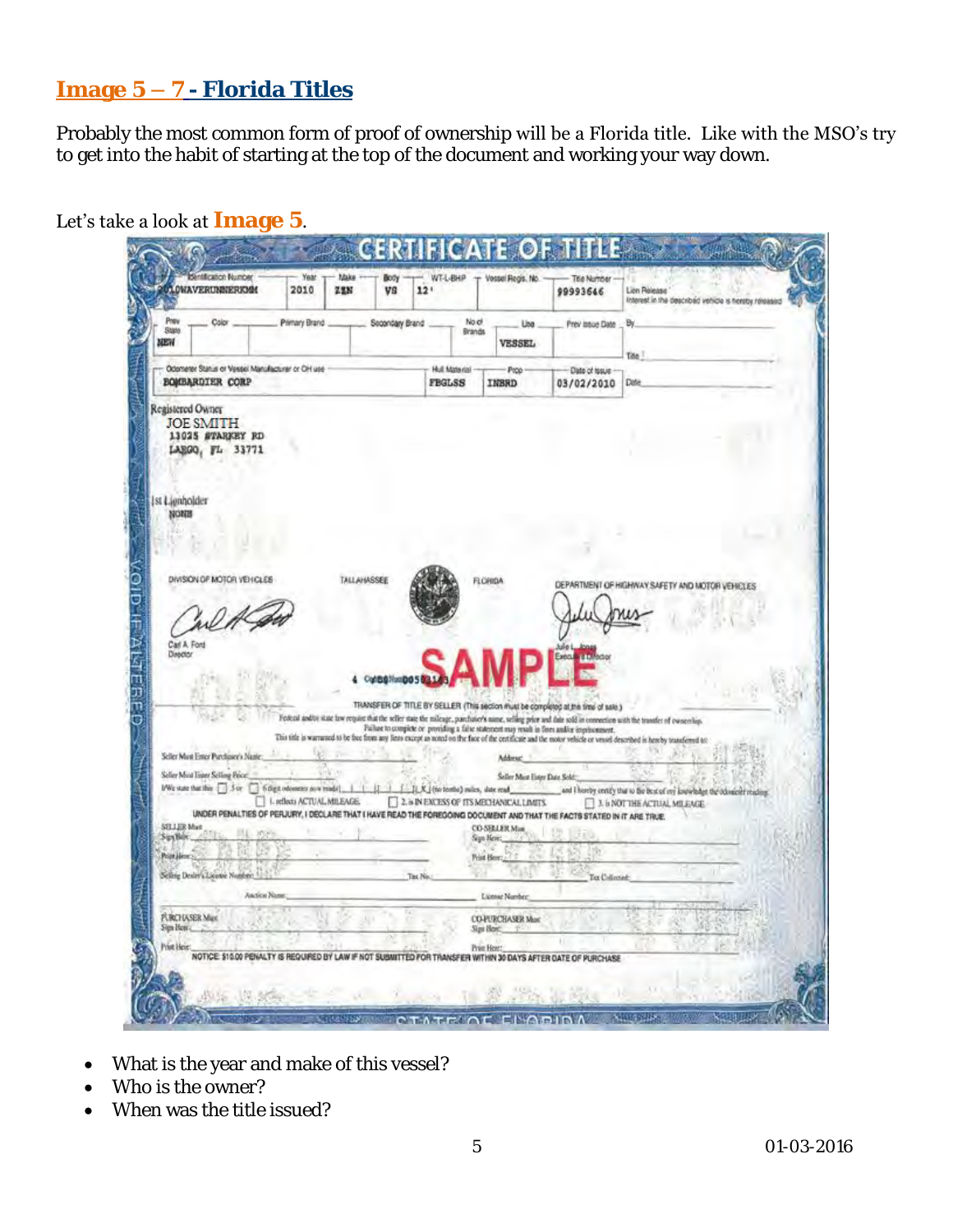$\bullet$  Is there a lien?

## **Image 6** shows a close up of the "Transfer of Title by Seller" section of this title.

| TRANSFER OF TITLE BY SELLER (This section must be completed at the time of sale.)                                                                                                                                                                                     |
|-----------------------------------------------------------------------------------------------------------------------------------------------------------------------------------------------------------------------------------------------------------------------|
| Federal and/or state law require that the seller state the mileage, purchaser's name, selling price and date sold in connection with the transfer of ownership.<br>Failure to complete or providing a false statement may result in fines and/or imprisonment.        |
| This title is warranted to be free from any liens except as noted on the face of the certificate and the motor vehicle or vessel described is hereby transferred to:<br><b>Vessel Dealer</b><br>Address: 123 Dealer Lane, Largo<br>Seller Must Emer Purchaser's Name: |
| Trade In<br>Seller Must Enter Selling Price:                                                                                                                                                                                                                          |
| 05/01/2010<br>Seller Must Enter Date Sold:<br>I/We state that this 1:5 or<br>6 digit odometer now reads<br>[I_X_] (no tenths) miles, date read_<br>and I hereby certify that to the best of my knowledge the odonicler reading:                                       |
| . reflects ACTUAL MILEAGE.<br>2. is IN EXCESS OF ITS MECHANICAL LIMITS.<br>is NOT THE ACTUAL MILEAGE.                                                                                                                                                                 |
| IT ARE TRUE<br><b>SELLER Must</b>                                                                                                                                                                                                                                     |
| <b>CO-SELLER Must</b><br>loe Smith<br>Sign Here<br>Sign Here:                                                                                                                                                                                                         |
| <b>Joe Smith</b><br>Print Here:<br>Print Here:                                                                                                                                                                                                                        |
| Selling Dealer's License Number:<br>Tax No<br>Tax Collected:                                                                                                                                                                                                          |
| Auction Name<br>License Number:                                                                                                                                                                                                                                       |
| 27. % 进石灰地 28. 41<br>PURCHASER MAN Sally Jones<br><b>CO-PURCHASER Must</b><br>Sign Here:                                                                                                                                                                              |
| Print Here: Sally Jones, title clk for Vessel Dealership                                                                                                                                                                                                              |
| IN 30 DAYS AFTER DATE OF PURCHASE                                                                                                                                                                                                                                     |
|                                                                                                                                                                                                                                                                       |
|                                                                                                                                                                                                                                                                       |
| <b><i><u>REGISTER</u></i></b>                                                                                                                                                                                                                                         |

In this example, Joe Smith has traded this vessel in to a dealership.

- What is the name of the dealership?
- Does everything look ok on this so far?

Let's turn the title over and see what the dealership did with the vessel. We can see that on **Image 7**.

This tells us that Vessel Dealer sold this to Joe Doe. Everything looks good so far. Take special note of the sales tax collected. This amount needs to match what is entered in Section 7 of the 82040.

# **Image 7 - Vessel Broker Deal**

| Brilling Thraler's<br>Licence Rice                                                                                                                                                          | <b>WARRISH Dealer</b>                                                                                                                                                                                                                                                                    | Tax.                                                                                                                                                                                                                                                        | 62-000000                                                                                                         | 135.00                      |
|---------------------------------------------------------------------------------------------------------------------------------------------------------------------------------------------|------------------------------------------------------------------------------------------------------------------------------------------------------------------------------------------------------------------------------------------------------------------------------------------|-------------------------------------------------------------------------------------------------------------------------------------------------------------------------------------------------------------------------------------------------------------|-------------------------------------------------------------------------------------------------------------------|-----------------------------|
| <b>Grilliag Eleabs' L. Adrian</b>                                                                                                                                                           | 123 Dealer Ln., Largo, 33771                                                                                                                                                                                                                                                             |                                                                                                                                                                                                                                                             |                                                                                                                   |                             |
| Parentment is Assessed                                                                                                                                                                      | Joe Doe                                                                                                                                                                                                                                                                                  |                                                                                                                                                                                                                                                             |                                                                                                                   | 123 Boat Lane, Largo, 33771 |
| <b>PRI sun no by [     hal</b><br><b><i>UNITED</i></b> : <b>20 NOT CHITE</b><br><b><i>BOX IF SCYCAL</i></b><br><b>MILEAGE</b><br>Joe Doe<br>Patthony Mart<br>Sign Free:<br><b>Fred Band</b> | A digit milimener any nucl-<br>[7] C. Yhotelis carelis that or the hot of the dispersively the editories reading<br>collision that seemed of including the statement of this people state function.<br>(Finance of the membersion) Thristly equippes by 7 shiple informations<br>Joe Doe | inviscibilities, this real components and or the text of my least significant in primari subset of the<br>the distributed burght, and/or relay of the releasance statement first is a distributed<br><b>Ca-Punkhame Mark</b><br>Size (Arm)<br>Ritual Edgaro | [7] X. I haveby youthy that the submester to shing in and the actual militage.<br>WARNING - OBOMETER BINCREPANEY. |                             |
| <b>New Mercy</b>                                                                                                                                                                            | Sally Smith, title clerk for Vessel Dealership<br>Sally Smith                                                                                                                                                                                                                            |                                                                                                                                                                                                                                                             |                                                                                                                   |                             |
| Nilling Digitor's<br>Lione Se.,                                                                                                                                                             | <b>Selling Booker's</b><br>Vasse.                                                                                                                                                                                                                                                        | tia                                                                                                                                                                                                                                                         |                                                                                                                   |                             |
| Frint Blow                                                                                                                                                                                  |                                                                                                                                                                                                                                                                                          |                                                                                                                                                                                                                                                             |                                                                                                                   | <b>Ender Hold</b>           |
| Pearlsson's Sumake.                                                                                                                                                                         |                                                                                                                                                                                                                                                                                          |                                                                                                                                                                                                                                                             |                                                                                                                   |                             |
| Filter stays West Alan<br><b>CALTION: DO NOT CIBEES</b><br><b>BUS IF ACTUAL</b><br>MIL EACK<br>Penthanger Many<br><b>Tize Heat</b><br>From Electric                                         | 4. Kell referred arts lash<br>[211. Thereby castly may are the farm of my konveniency the enforcement modified.<br>lefters the support of politics in a beats of the morbanical limits.<br>(Euro of in serioused lest) applies to I digit advocates)                                     | ins instituted to dispersion and compress the set of the first of the forest print in reflects the actual adiage of the<br>the's devaluations, adopt us of the dimensionistically in Ourish<br><b>Co-Newkiper Max</b><br><b>Has How and</b>                 | 2. I haven creen this the inferior restrict to her hereal militian.<br>HARADME - OBJOARD THIS DISC BE FAALTY.     |                             |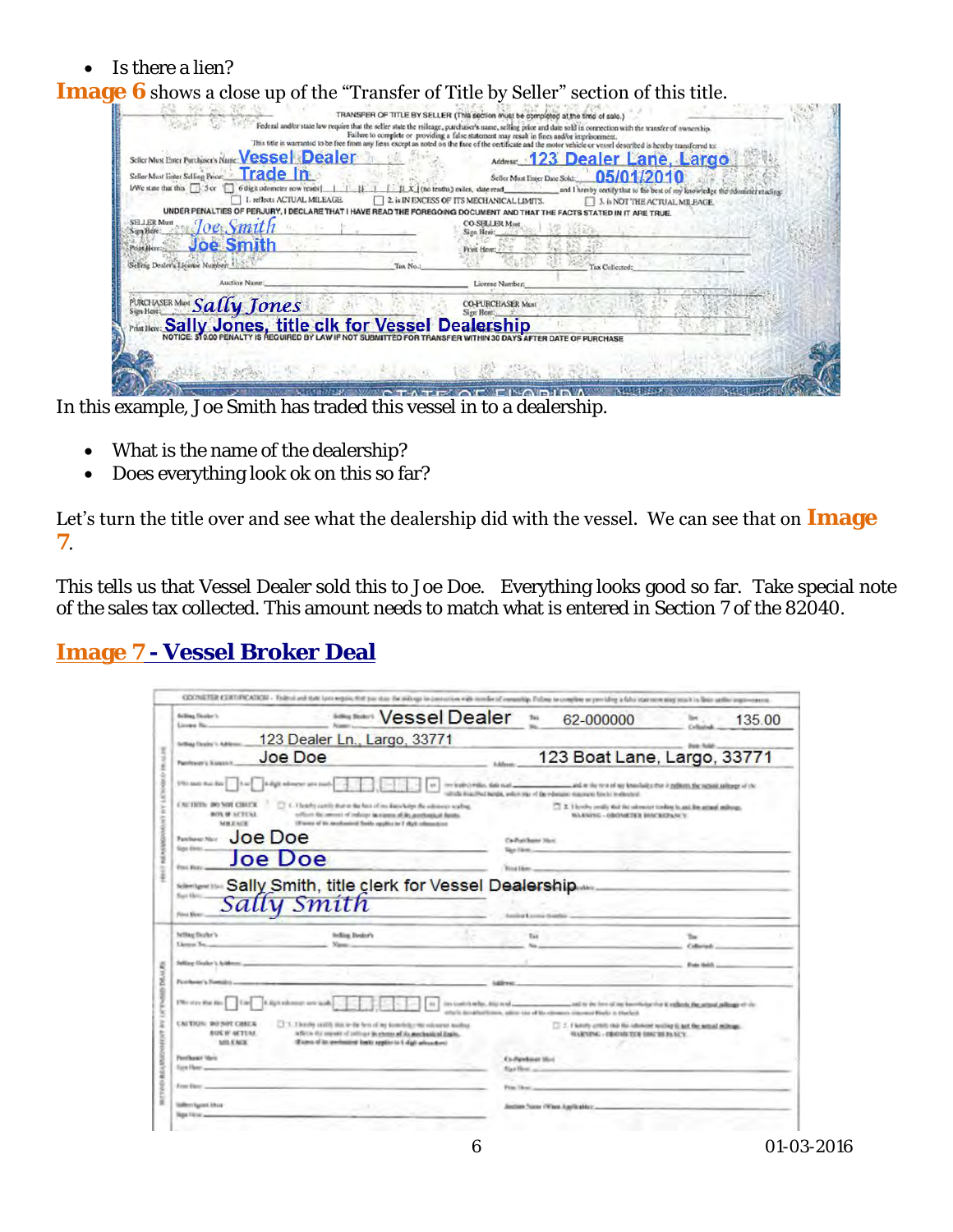A vessel broker brings the buyer and the seller together and should not be shown in the chain of ownership on the title. Please be aware that if the vessel is greater than 32 feet, the broker must have a Yacht broker license or must take title to the vessel.

**Image 8** shows us the correct way a broker should sign the title in the case of a broker deal.

| <b>FREV STATE COLOR</b>                                                                                                                                           | 2000                                                                               | <b>NAKP</b><br>ZZN                             | NODEL                                                  | <b>BODY</b><br>V5    | WT-E-RHF<br>$B$ $B$            | <b>VESUEL FEGS SC.</b><br>PL317ELN                                                                                           | TITLE NUMBER<br>82675135                                                         |
|-------------------------------------------------------------------------------------------------------------------------------------------------------------------|------------------------------------------------------------------------------------|------------------------------------------------|--------------------------------------------------------|----------------------|--------------------------------|------------------------------------------------------------------------------------------------------------------------------|----------------------------------------------------------------------------------|
| м                                                                                                                                                                 | FRIMADY BRAND                                                                      |                                                | GECONDARY IRRAND                                       | <b>NO. CE EEANDE</b> |                                | <b>HER</b> LIFE<br>$-25$                                                                                                     | <b>NIEY IEDAE DATE</b>                                                           |
| COUNCILA STATES OR (ESSEL MANUFACTURES<br><b>BUNBARDIER CORP</b>                                                                                                  |                                                                                    |                                                |                                                        |                      | HULL MATERIAL<br><b>F8GLSS</b> | 4570<br><b>THRRD</b>                                                                                                         | GATE OF ILLUST<br>02/14/1001                                                     |
| <b>FEGISTERED OWNER</b>                                                                                                                                           |                                                                                    |                                                |                                                        |                      |                                | <b>Contract</b>                                                                                                              | <b>Wildfield State</b><br><b>USE Relates</b>                                     |
| <b>CHARLES BROWN</b>                                                                                                                                              |                                                                                    |                                                |                                                        |                      |                                | HEREBY TELENDED                                                                                                              | INTEREST IN THE ABOVE DESCRIPED YOTIO.C. IS                                      |
| 13025 STARKEY RD                                                                                                                                                  |                                                                                    |                                                |                                                        |                      |                                | IV.                                                                                                                          |                                                                                  |
| LARGO, FL 33771                                                                                                                                                   |                                                                                    |                                                |                                                        |                      |                                | TITLE                                                                                                                        | OAT=                                                                             |
|                                                                                                                                                                   |                                                                                    |                                                |                                                        |                      |                                |                                                                                                                              |                                                                                  |
| <b>157 LIENHOLDER</b>                                                                                                                                             |                                                                                    |                                                |                                                        |                      |                                |                                                                                                                              |                                                                                  |
| MONE                                                                                                                                                              |                                                                                    |                                                |                                                        |                      |                                |                                                                                                                              |                                                                                  |
|                                                                                                                                                                   |                                                                                    |                                                |                                                        |                      |                                |                                                                                                                              |                                                                                  |
| <b>DIVISION OF MOTOR VEHICLES TALLABASSEE</b>                                                                                                                     |                                                                                    |                                                |                                                        | <b>FLORIDA</b>       |                                | DEPARTMENT OF HIGHWAY SAFETY<br><b>AND MOTOR VEHICLES</b>                                                                    |                                                                                  |
| William V.                                                                                                                                                        |                                                                                    |                                                |                                                        |                      |                                |                                                                                                                              |                                                                                  |
|                                                                                                                                                                   | Comed Medies                                                                       |                                                | 7022                                                   |                      |                                |                                                                                                                              |                                                                                  |
| <b>WELLAW P. JOYCE</b><br>OIRECTOR                                                                                                                                |                                                                                    |                                                |                                                        |                      |                                | FRED O DICEMEDIA IN<br>EXECUTIVE EMPECTED                                                                                    |                                                                                  |
| GENERARY CAREFICATION - Facerly see alone has require that you when the telesge is someones with the transfer of severesty. Failure to                            |                                                                                    |                                                | TRANSFER OF TITLE BY SELLER                            |                      |                                |                                                                                                                              |                                                                                  |
| The that throughouse and painting is he was from any teen ascept to hour on the face of the methods and the motor vanish or vasted as compared information of the | semilate or previding a false statement way would be finite teal or impliancement. |                                                |                                                        |                      |                                |                                                                                                                              |                                                                                  |
| <b>Sally Brown</b><br>Airmann,                                                                                                                                    |                                                                                    |                                                |                                                        | Salvey Fries 3.      | Addis Lis                      | Data Bele                                                                                                                    | $3 - 190$                                                                        |
| $1/w$ , suit we hall $w = \frac{1}{2}$ . O the shows now resh $\frac{1}{2}$<br>miles, data head.                                                                  | and in the trent of my timwinder.                                                  | CALITION                                       | 15                                                     |                      |                                |                                                                                                                              | I happy saidy that to the best of my hoovings the colorador results reflects the |
| lest it ratains the some midrid of the vations becomed facers, criers<br>not at the primate statement bluess is charted.                                          |                                                                                    | EO NOT CRECK<br><b>BOX # ACTUAL</b><br>MAILASE |                                                        |                      | WARNING DOONETER DISCRETANCY.  | annult of milesca in excess of its mathematical limits.<br>I haven cently that the educator resons is not the squal mission. |                                                                                  |
|                                                                                                                                                                   |                                                                                    |                                                |                                                        |                      |                                |                                                                                                                              |                                                                                  |
| UNDER PENALTIES DE PELARY, I DECLARE TRAT I HAVE READ THE FOREGOING DOCUMENT AND THAT THE FACTS STATED IN IT ARE TRUE.                                            |                                                                                    |                                                | Frichte Rank of<br><b>Puichasan</b><br>Fristad Roms af |                      | <b>Sally Brown</b>             |                                                                                                                              |                                                                                  |
| <b>Paratum of</b>                                                                                                                                                 |                                                                                    |                                                |                                                        |                      |                                |                                                                                                                              |                                                                                  |
| Parshavec<br>Confluitheon.<br><b>Gunerum of</b><br>Charles Brown<br>تناتبا                                                                                        |                                                                                    |                                                | Ca Parahasan<br>Produk Bank at<br>Seller:              |                      | <b>Charles Brown</b>           |                                                                                                                              |                                                                                  |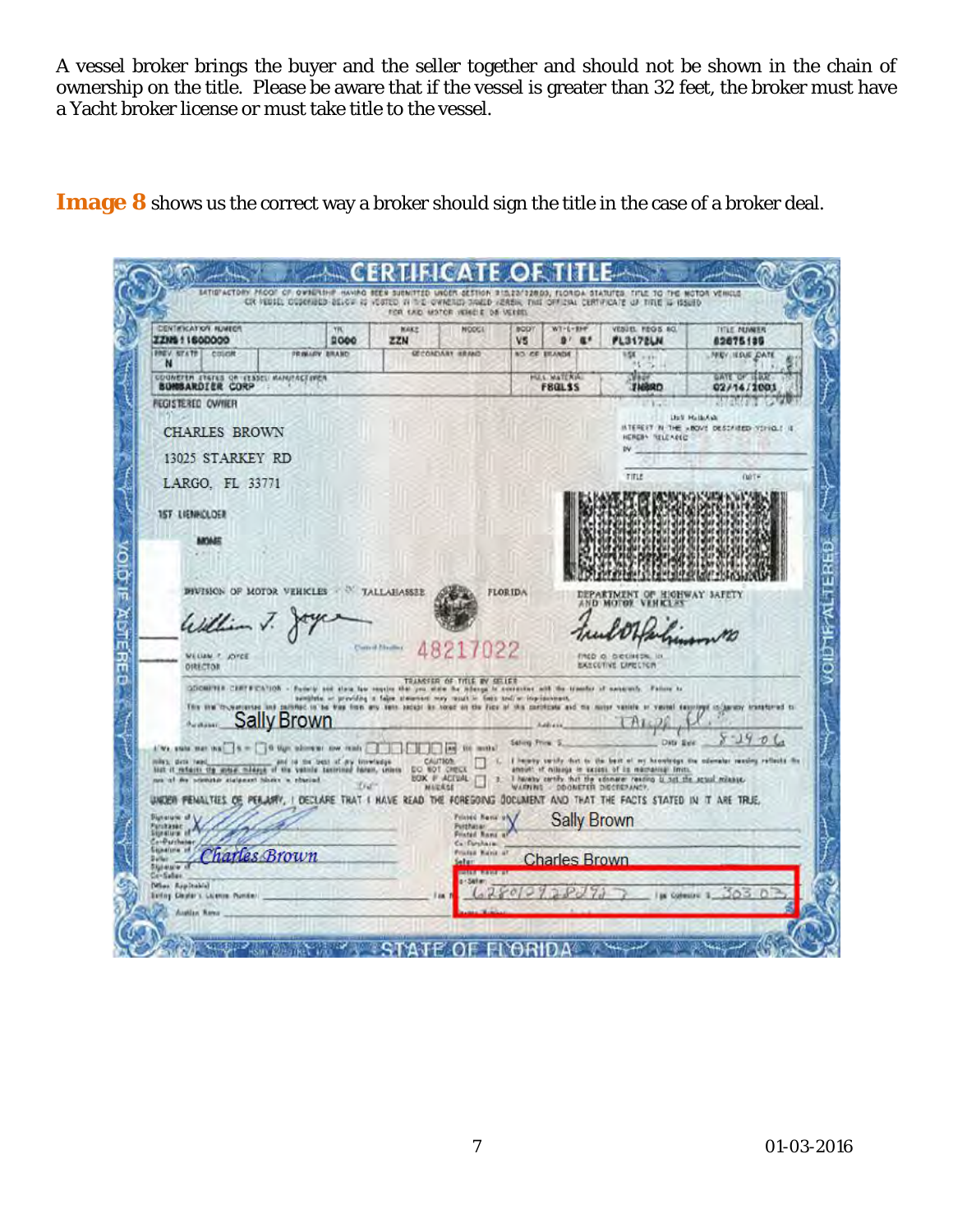# **Image 9 - 11 - Documented Vessels**

Vessels are documented with the US Coast Guard. All vessels five net tons or more meeting the criteria of a commercial vessel as defined by the US Coast Guard must be federally documented. Documentation must go through the US Coast Guard before we can do anything with it.

Proof of Documentation can come in 2 forms. These are shown in **Image 9 & 10**.

| <b>VESSEL NAME</b>                                                                                     | <b>CERTIFICATE OF DOCUMENTATION</b> | OFFICIAL NUMBER   | <b>IMO OR OTHER NUMBER</b> |                                                | YEAR COMPLETED        |
|--------------------------------------------------------------------------------------------------------|-------------------------------------|-------------------|----------------------------|------------------------------------------------|-----------------------|
| <b>BOAT NAME</b>                                                                                       | 123456                              |                   |                            |                                                | 2012                  |
| HAILING PORT                                                                                           | HULL MATERIAL                       |                   |                            |                                                | MECHANICAL PROPULSION |
| SAN DIEGO CA<br><b>GROSS TONNAGE</b>                                                                   | WOOD<br><b>NET TONNAGE</b>          |                   | LENGTH                     | <b>BREADTH</b>                                 | <b>YES</b><br>DEPTH   |
|                                                                                                        |                                     |                   |                            |                                                |                       |
| 14 GRT                                                                                                 | 12 NRT                              |                   | 40.4                       | 11.6                                           | 6.1                   |
| PLACE BUILT<br>FALMOUTH, UNITED KINGDOM                                                                |                                     |                   |                            |                                                |                       |
|                                                                                                        |                                     |                   |                            |                                                |                       |
| <b>OWNERS</b><br>SMITH, JOHN                                                                           |                                     | <b>RECREATION</b> | OPERATIONAL ENDORSEMENTS   |                                                |                       |
|                                                                                                        |                                     |                   |                            |                                                |                       |
|                                                                                                        |                                     |                   |                            |                                                |                       |
|                                                                                                        |                                     |                   |                            |                                                |                       |
|                                                                                                        |                                     |                   |                            |                                                |                       |
|                                                                                                        |                                     |                   |                            |                                                |                       |
|                                                                                                        |                                     |                   |                            |                                                |                       |
|                                                                                                        |                                     |                   |                            |                                                |                       |
|                                                                                                        |                                     |                   |                            |                                                |                       |
|                                                                                                        |                                     |                   |                            |                                                |                       |
| SMITH, JOHN                                                                                            |                                     |                   |                            |                                                |                       |
| 1234 MAIN ST.                                                                                          |                                     |                   |                            |                                                |                       |
| SAN DIEGO, CA 92109                                                                                    |                                     |                   |                            |                                                |                       |
|                                                                                                        |                                     |                   |                            |                                                |                       |
|                                                                                                        |                                     |                   |                            |                                                |                       |
| <b>MANAGING OWNER</b><br><b>RESTRICTIONS</b><br>NO COASTWISE FOREIGN BUILT<br>NO FIGIERY FOREIGN BUILT |                                     |                   |                            |                                                |                       |
|                                                                                                        |                                     |                   |                            |                                                |                       |
|                                                                                                        |                                     |                   |                            |                                                |                       |
|                                                                                                        |                                     |                   |                            |                                                |                       |
|                                                                                                        |                                     |                   |                            |                                                |                       |
| <b>ENTITLEMENTS</b><br><b>NONE</b>                                                                     |                                     |                   |                            |                                                |                       |
|                                                                                                        |                                     |                   |                            |                                                |                       |
|                                                                                                        |                                     |                   |                            |                                                |                       |
|                                                                                                        |                                     |                   |                            |                                                |                       |
|                                                                                                        |                                     |                   |                            |                                                |                       |
| <b>REMARKS</b><br><b>ISSUE DATE</b>                                                                    |                                     |                   |                            |                                                |                       |
| MONTH 01, 2012                                                                                         |                                     |                   |                            |                                                |                       |
|                                                                                                        |                                     |                   |                            |                                                |                       |
| THIS CERTIFICATE EXPIRES<br><b>MONTH 01, 2012</b>                                                      |                                     |                   |                            | DIRECTOR, NATIONAL VESSEL DOCUMENTATION CENTER |                       |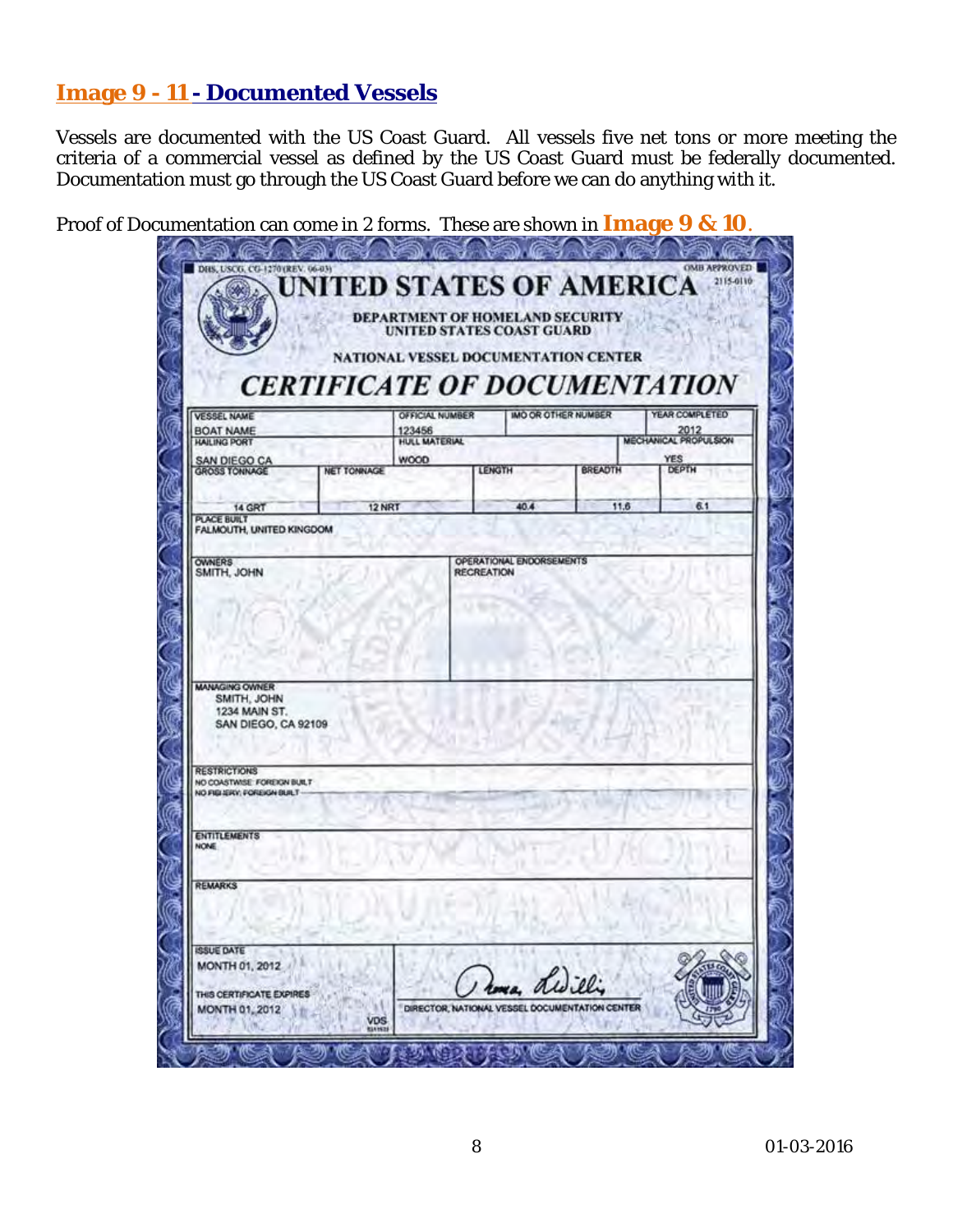U.S. Department of **Nometand Security United States**<br>Coast Guard



-92 1 2 Jacques Dille<br>Faling Woods, WY 25419-9922<br>Staff Syrucal AVDS<br>Faci (JDC 271-293)<br>Faci (JDC 271-2425<br>Faci Kar E.Domay@ustput)

16313/28 R FOIA 08-0119 November 8, 2021

VIA FACSIMILE: (727) 737-2365

**VESSEL DEALERSHIP** 

123 DEALERSHIP ADDRESS

LARGO, FL 33771

This is in response to your fax dated November 7, 2007 requesting Official Numbers awarded to the following vessels.

| Vessel Name        | Hall Namber  | Official Number |
|--------------------|--------------|-----------------|
| FREEDOM            | SER19100G07  | 1206736         |
| EUFLORIA           | MPRGESOCHTON | 1206764         |
| <b>MILLER TIME</b> | SERY1476B738 | 1206766         |
| WAVE DANCER II     | CDRX7090L506 | 1206769         |
| <b>CORET MORTS</b> | NEH33020H708 | 1206770         |
| KO KO              | VPTGM253F706 | 1206773         |

If you have any questions, you may contact me at (800) 799-8362.

Sincerely.

KIM E. DEMORY Recently and Research Manager Data Management & Administration Division We direct on

Documented vessels are registration only and will be issued "DO" numbers rather than "FL" numbers. If you deal with documented vessels you should submit proof of documentation, a bill of sale and form 87244.